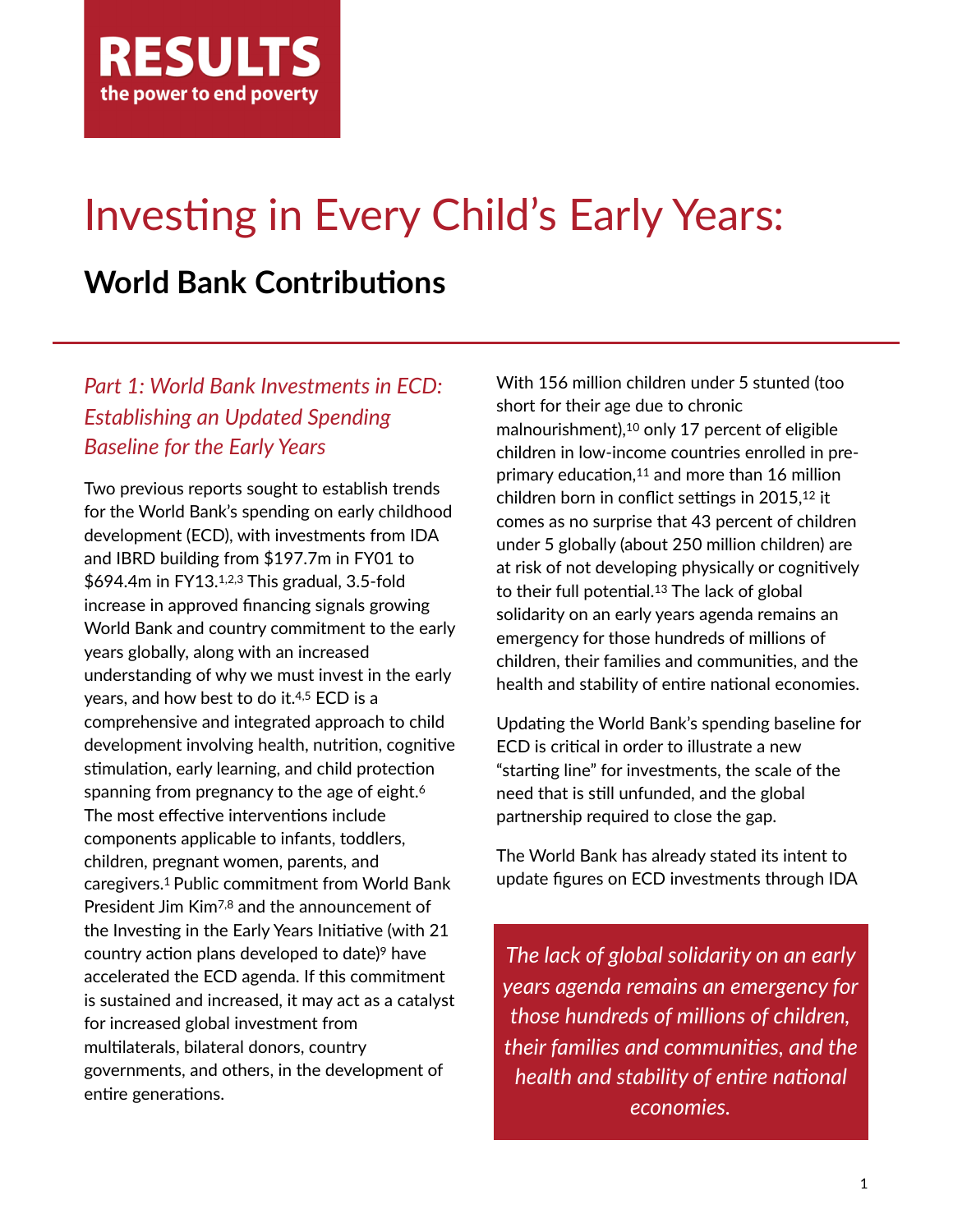**For purposes of this analysis, the research team defined the scope of early childhood development using a list of keywords:**<sup>5</sup> Child; Children; ECD; Maternal; Nutrition; Orphan; Child Health; Preprimary / Pre-primary; Antenatal; Birth Attendant; Birth Registration; Breastfeeding; Child Immunization; Child Protection; Child Safety Net; Complementary Feeding; Continued Feeding; Early Childhood; Infant; Iron Fortification; Newborn; Oral Rehydration; Parenting; Prenatal; Preschool; Salt Iodization; Vitamin A Supplementation; Vulnerable Children; Young Children.

and IBRD, recognizing the challenges inherent to tracking this wide-ranging, multi-sector, and long list of investments. Publicly-available data on World Bank spending also makes external evaluation possible.<sup>14</sup> The RESULTS team utilized the World Bank's Project Database, along with an evaluation methodology inspired by previous publications and informed by interviews with current and former World Bank staff and consultants to sort through all projects approved in the Bank's fiscal years 2014-2017 data looking for project components or entire projects focused on the early years. To validate FY14-17 findings, the RESULTS team performed a comparative analysis of FY12-13. A full methodology is available in at the end of this report.

The research team found that World Bank combined IDA and IBRD investments, often alongside investments from country governments, have gone up sharply since FY12.

Figure 1 illustrates this upward trend, with a total of **\$6.151 billion** approved via IDA and IBRD over FY12-17, equivalent to an average of **\$1.025 billion** per year. IDA makes up the majority (77 percent on average) of ECD investments over these four years, with an average of **\$791.2**  million invested per year.

Divided into IDA rounds (see figure 2), IDA16 (FY12-14), saw a total of **\$1.433 billion** dollars invested in ECD with an average of **\$477.58 million** per World Bank fiscal year. A significant jump occurred from IDA16 to IDA17. The latter round shows an investment of **\$3.314 billion**  dollars to ECD with an average of **\$1.105 billion**  per year. These figures do not include borrower

contributions, aligned spending from other multilaterals or bilateral donors, analytical activities or technical assistance conducted by the Bank,<sup>15</sup> or trust fund contributions, even when those trust funds (such as the HRITF,<sup>16</sup> GFF,<sup>17</sup> Japan Trust Fund for Nutrition, Power of Nutrition Fund,<sup>18</sup> or Early Learning Partnership<sup>19</sup>) are administered by the World Bank. Some of these trust funds have invested considerable sums in ECD over time.

The analysis process to reach these figures made it clear just how cross-cutting World Bank investments in ECD really are, with project-byproject analysis of available documents required for all activities that included between one and 29 ECD-related keywords to achieve the fairest, more comprehensive evaluation possible using publicly-available documents. All of the spending profiled here is included in the Bank's Human Development practice; the wide range of sectors represented by these early years investments suggests additional ECD spending may be found in less expected places within total Bank spending over these years (see Part 2 of this report).

Overall, the time-consuming evaluative process needed to reach these figures suggests internal streamlining for identification of ECD-related projects would be beneficial. In particular, our evaluation suggests there may be additional nutrition-sensitive ECD expenditures that are counted outside the Human Development portfolio, including water and sanitation investments clearly meant to protect infants and young children from disease and infection. Equally tricky is the challenge of approximating

*(conEnued on pg. 4)*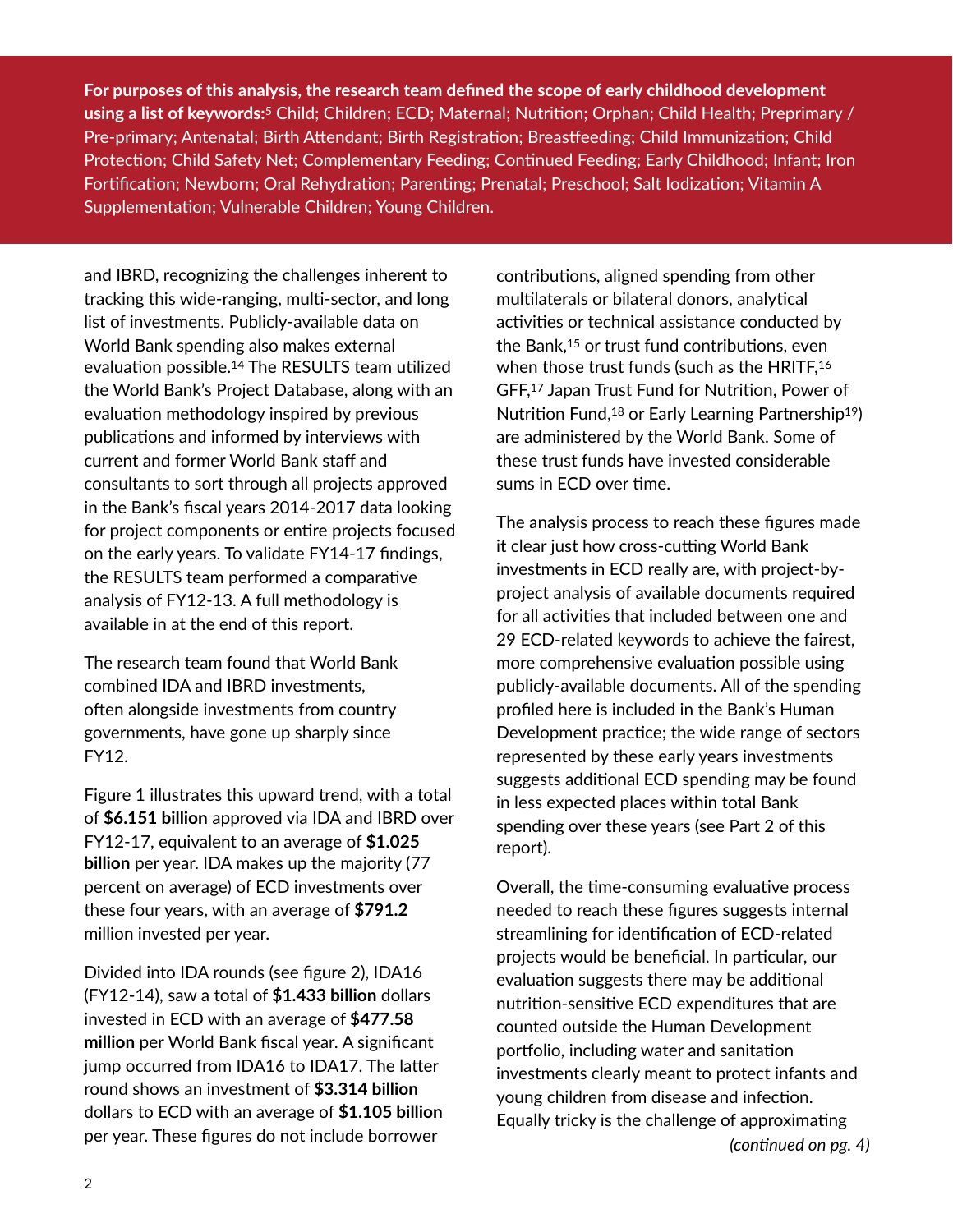Investments in ECD are more than three times greater in FY15 than in any prior fiscal year. Of 23 FY15 projects with IDA investments, four accounted for 1.2 billion of the 1.9 billion dollars invested (2015 nominal dollars) – or 63 percent. A single project, the "Program to Support Saving One Million Lives," in Nigeria is a \$500 million investment alone, with another \$552 million coming from the government. Integrating maternal and child health, immunizations, communicable disease prevention, nutrition, and health systems performance, it is an excellent example of an integrated project with substantial financial support. It is also unique in that it accounts for over 25 percent of ECD spending in FY15.



#### Figure 1: World Bank Investments in ECD, FY01-17 (operations only)

Data on ECD components of approved World Bank operations from FY01-11 are pulled directly from a World Bank study published in 20151 which did not provide an IDA and IBRD breakdown. Figures here look slightly different because all totals have been adjusted to 2017 constant dollars in order to compare many years of investments over time (see Methodology for chart of real dollars and how adjustments were made to account for inflation).

Bank-published figures for FY12-13 were recalculated for verification and to track IDA and IBRD investments separately for the most recent two IDA rounds. This also facilitated setting of an IDA baseline for ECD investments across IDA16 (FY12-14) and IDA17 (FY15-17). The existing World Bank report cites marginally higher ECD investments in FY12-13 (see chart in Methodology section for exact figures). The difference can be partially explained by availability of updated data since publication of the World

Bank report, partially through a difference in opinion on the project level, and in some cases, both. The RESULTS team made a differing judgment call regarding 4 projects in FY12 and 8 projects in FY13, explaining \$72.89m (2013 nominal dollars) of the difference in total among analyzed projects found in the World Bank report. In addition, the team added 6 projects that were not previously included in the list of investments in FY12-13, adding \$37.35m to RESULTS' total.

Analytical activities and technical assistance investments, missing from publicly-available documents, averaged \$4.19 million per year over FY01-13, peaking at \$15.38 million in FY13,<sup>1</sup> and are not shown in this figure. Were these figures publicly available, a similarly small but meaningful total might be added to FY14-17 as well.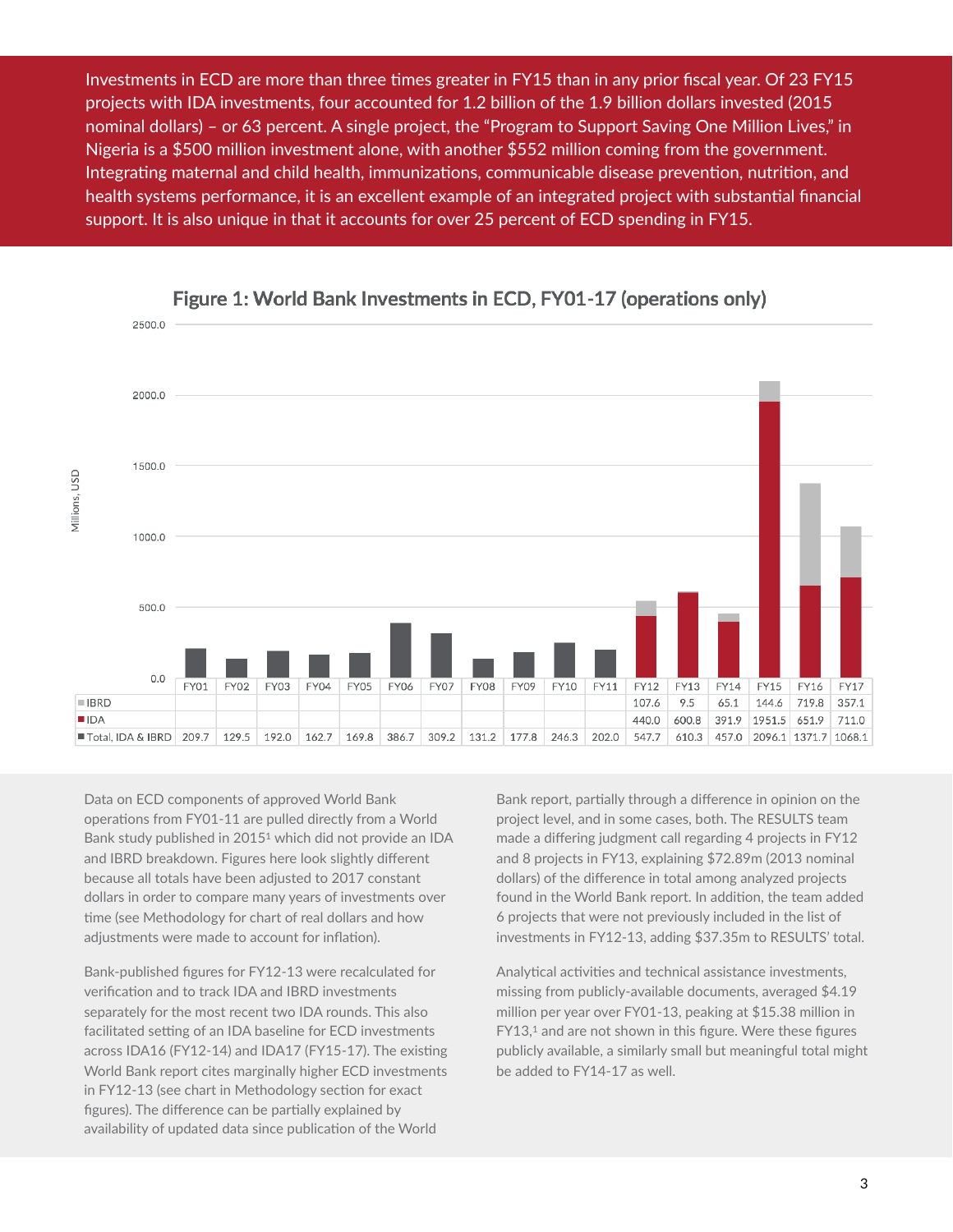ECD pieces of wide-ranging, population-level social protection projects. Here, programs are often (and ideally) heavily integrated, with crosscutting ECD components. This makes approximation of total funding going to ECD difficult. For the purposes of this review, social protection investments were only counted as ECD if there was a specific stated focus on young children and/or mothers. This focus might come

in the framing of program outreach, for example, choosing households or communities around the idea of promoting nutrition for women of reproductive age. In other cases, cash transfers were conditional on pro-ECD interventions.<sup>20</sup> This methodology likely underestimates the full impact of existing IDA and IBRD-funded social protection programs on the early years.



# **Figure 2:**

Tracking the average investment amount over a three-year IDA round can provide a more complete picture of investment trends. Figure 2 illustrates the large increase in ECD investments via IDA in IDA17 (FY15-17). Given the 44% increase in total IDA resources in IDA18, there is ample room for growth in ECD spending via IDA.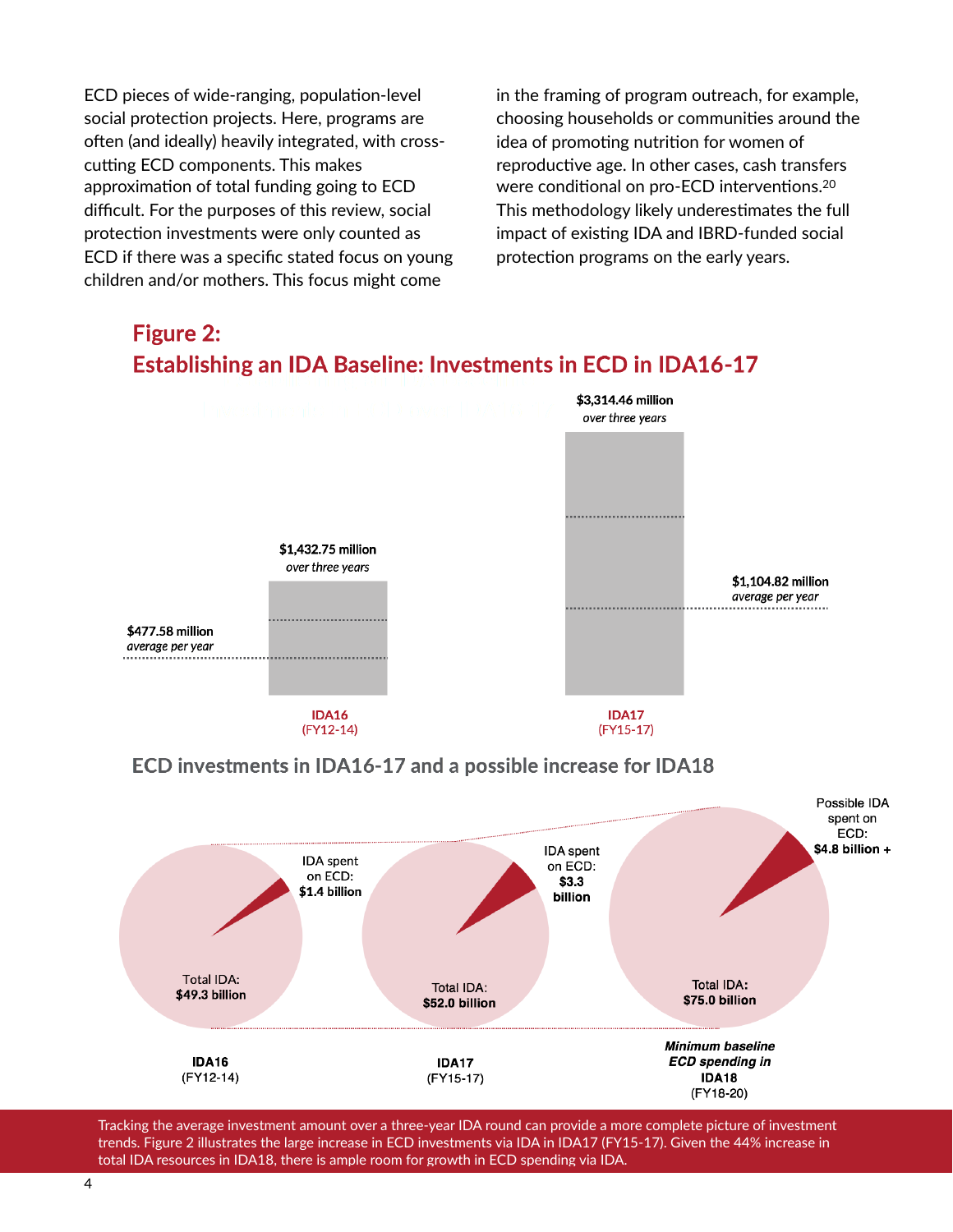#### **ECD Programming in Cameroon and Sri Lanka**

While Cameroon's Health System Performance Reinforcement Project consists of a wide range of interventions and objectives, it also includes a subcomponent focusing on child health and nutrition. A second subcomponent includes child protection elements within a larger focus on civil registration and vital statistics systems by recognizing the benefits of a focus on the quality and breadth of data collected on mothers and children. These activities are small pieces of the total project but together form an example of how ECD investments can be integrated into related programs that reach beyond the early years—in this case much broader health systems strengthening. This project is co-financed by the Global Financing Facility for Every Woman, Every Child.

Sri Lanka's aptly named Early Childhood Development Project focuses on Early Childhood Education (ECE) and incorporates health, nutrition and parental support. The first component of the ECD Project focuses on improving the *quality* of ECE by improving facilities, educational materials, and bolstering the training of teachers and staff members by revising curriculum and updating development standards and assessments. The project also aims to expand equitable access to children ages 3 to 5 in Sri Lanka, especially those children from families in low income-brackets and from traditionally impoverished regions of the country. In addition to education, ECD centers will look to improve knowledge and care practices for teachers and parents pertaining to health and nutrition through training programs and informational sessions.

## **Part 2: Additional Findings**

#### **Reinforcing or building new cross-cutting, integrated programs for the early years**

While IDA and IBRD-funding for ECD activities has steadily increased since FY01 (and sharply so for FY12-17 compared to previous years), there is still significant need for investment from all donors, countries, and other partners, including the World Bank. This analysis also suggests there is room for growth in funding specific critical components of a holistic early years agenda, namely child care, support for parents, and stimulation of young minds.

Over the four new Bank fiscal years examined by the research team (FY14-17, for which public World Bank analysis does not exist), 131 projects included identified ECD activities; within these nutrition and pre-primary education (both chronically underfunded areas globally) were mentioned often, but only eleven projects had project documents

specifically mentioning childcare, parental support, cognitive stimulation, or child protection components in any specific way (with protection usually amounting to civil registration and vital statistics, rather than prevention of violence). Three additional projects integrated water and sanitation with other components of ECD.

## Figure 3: Investments in ECD by Region, IDA & **IBRD. FY12-17**

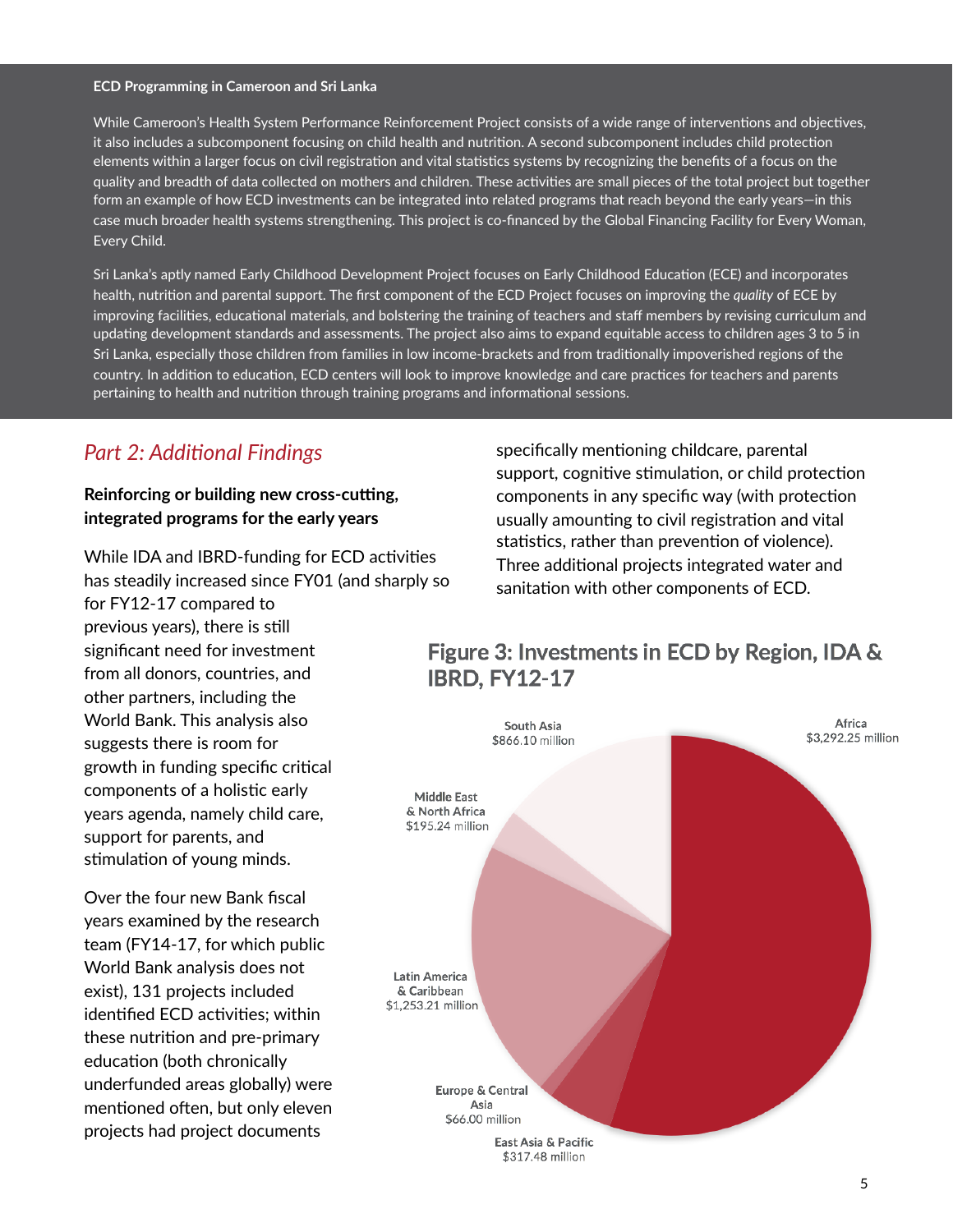The World Bank can continue to be a leader in cross-cutting programming that aims to ensure every child has the care they need, a nourished brain and body, stimulation for a growing brain, and a safe place to grow, free of physical threats and toxic stress. The world can and urgently must integrate these kinds of programs with wellrecognized high-impact nutrition, education, maternal and child health, and water and sanitation interventions in particular.

#### **Geography of ECD Investments**

IDA and IBRD activities approved in World Bank FY12-17 predictably include several comparatively larger investments that make up much of the funding total for each fiscal year. This is not necessarily negative, but does create a perceived geographical imbalance in a given year of approved financing. That said, the bulk of IDA and IBRD investments in ECD from FY12-17 were in Africa. Over these six fiscal years, IDA and IBRD activities focusing on ECD spanned 56 countries, 33 of which are in Africa where investments totaled \$3.641 billion, equivalent to 63 percent of all IDA/IBRD spending on ECD over these years (see figure 3).

### *Methodology*

Analysis of World Bank ECD investments over its fiscal years 2014-2017 (equivalent to July 1, 2013 to June 30, 2017) for this report builds on methodology employed in two previous publications from the World Bank evaluating FY01-13 and FY01-FY14. A keyword search was used as the primary tool to identify projects that might include a focus on the early years. This search was performed on July 6, 2017, a reasonable interval following the close of FY17.

Keywords used to identify projects that might include ECD were: Child; Children; ECD; Maternal; Nutrition; Orphan; Child Health; Preprimary / Pre-primary; Antenatal; Birth Attendant; Birth Registration; Breastfeeding; Child Immunization; Child Protection; Child

Safety Net; Complementary Feeding; Continued Feeding; Early Childhood; Infant; Iron Fortification; Newborn; Oral Rehydration; Parenting; Prenatal; Preschool; Salt Iodization; Vitamin A Supplementation; Vulnerable Children; Young Children.

Individual project appraisal documents, financing documents, and other available publications were reviewed for each project identified using the keyword search in order to identify whether the project included early years components or subcomponents. Operations and/or components were then classified as "direct" investments to ECD or as "likely to benefit" young children. "Direct" investments were counted toward the grand total, whereas those marked "likely to benefit" were not. Most projects had sufficient documentation of activities that clearly included ECD and funding totals assigned to those bodies of work. However, when needed numbers were missing or there was otherwise insufficient information, the share of financing assigned to ECD was approximated using percentages of project activities assigned to one of five ECDrelated World Bank Themes: Child Health, Nutrition and Food Security, Health Systems Performance, Population & Reproductive Health, and Education for All, or to the Pre-Primary Education Sector.

In parallel, for quality control purposes, the research team also analyzed all projects approved during FY14-17 that were assigned one of the five ECD-related World Bank Themes mentioned above or to the Pre-Primary Education Sector. Equivalent document review was undertaken for projects identified using this method that were not found using the keyword search.

To verify the validity of the FY14-FY17 numbers, for which World Bank analysis is not currently publicly available, the research team did their own analysis on FY12-13 using the aforementioned methodology. This analysis of FY12-13 came within \$81.3 million dollars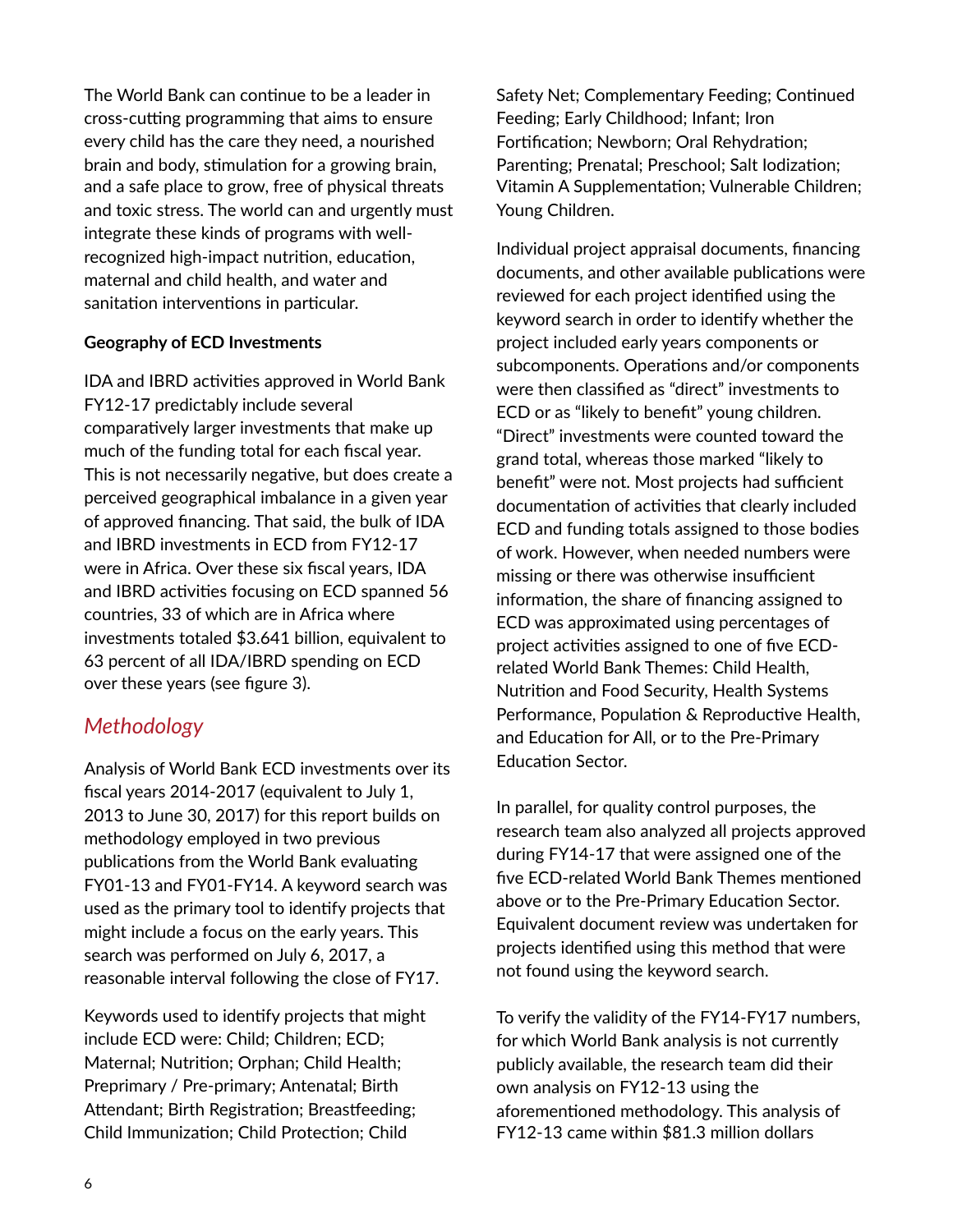(\$1085.9 million total, 2013 nominal dollars) of the \$1.167 billion dollars the World Bank attributed to ECD in those two fiscal years. These updated figures, represented in Figure 1 here in 2017 constant dollars, have been used in this report as projects may have been updated since publication of the World Bank report estimating spending in the same years.

In total, 644 projects were reviewed with approval dates during FY12-17.

| <b>FY</b>                                               | Lending and grants for ECD,<br>nominal (US \$ million) | <b>Adjustment factor from US</b><br><b>GDP</b> deflator | Lending and grants, 2017<br>real terms (US \$ million) |
|---------------------------------------------------------|--------------------------------------------------------|---------------------------------------------------------|--------------------------------------------------------|
| <b>FY01</b>                                             | 154.9                                                  | 82.9                                                    | 209.7                                                  |
| <b>FY02</b>                                             | 97.4                                                   | 84.4                                                    | 129.5                                                  |
| FY03                                                    | 146.9                                                  | 85.9                                                    | 192.0                                                  |
| FY04                                                    | 127.3                                                  | 87.8                                                    | 162.7                                                  |
| <b>FY05</b>                                             | 136.9                                                  | 90.5                                                    | 169.8                                                  |
| <b>FY06</b>                                             | 322.1                                                  | 93.5                                                    | 386.7                                                  |
| FY07                                                    | 265.0                                                  | 96.2                                                    | 309.2                                                  |
| <b>FY08</b>                                             | 114.9                                                  | 98.2                                                    | 131.2                                                  |
| FY09                                                    | 158.2                                                  | 99.9                                                    | 177.8                                                  |
| <b>FY10</b>                                             | 220.3                                                  | 100.4                                                   | 246.3                                                  |
| FY11                                                    | 184.0                                                  | 102.2                                                   | 202.0                                                  |
| <b>FY12</b>                                             | World Bank estimate: 465.1<br>RESULTS estimate: 508.9  | 104.3                                                   | World Bank estimate: 500.5<br>RESULTS estimate: 547.7  |
| FY13                                                    | World Bank estimate: 694.4<br>RESULTS estimate: 577.0  | 106.1                                                   | World Bank estimate: 734.5<br>RESULTS estimate: 610.3  |
| <b>FY14</b>                                             | 439.4                                                  | 107.9                                                   | 457.0                                                  |
| <b>FY15</b>                                             | 2,044.0                                                | 109.4                                                   | 2,096.1                                                |
| <b>FY16</b>                                             | 1,352.7                                                | 110.7                                                   | 1,371.7                                                |
| <b>FY17</b>                                             | 1,068.1                                                | 112.2                                                   | 1,068.1                                                |
| <b>Total, using RESULTS</b><br>calculations for FY12-17 | 7,918.1                                                | n/a                                                     | 8,467.8                                                |

This table expands on 'Table 3.1: Trend in the Number of IBRD/IDA Operations and Funding for ECD' from Sayre, et al 2015. Figures are pulled from that report for FY01-FY13. New analysis in this report is used for FY14-17, and shown for comparison in FY12-13. Adjustment for inflation is based on the average of quarterly US GDP Implicit Price Deflator for each fiscal year, from the US Department of Commerce Bureau of Economic Analysis. For FY17, the first three quarters are used to find an average for the year as the fourth quarter is not available at time of publication.